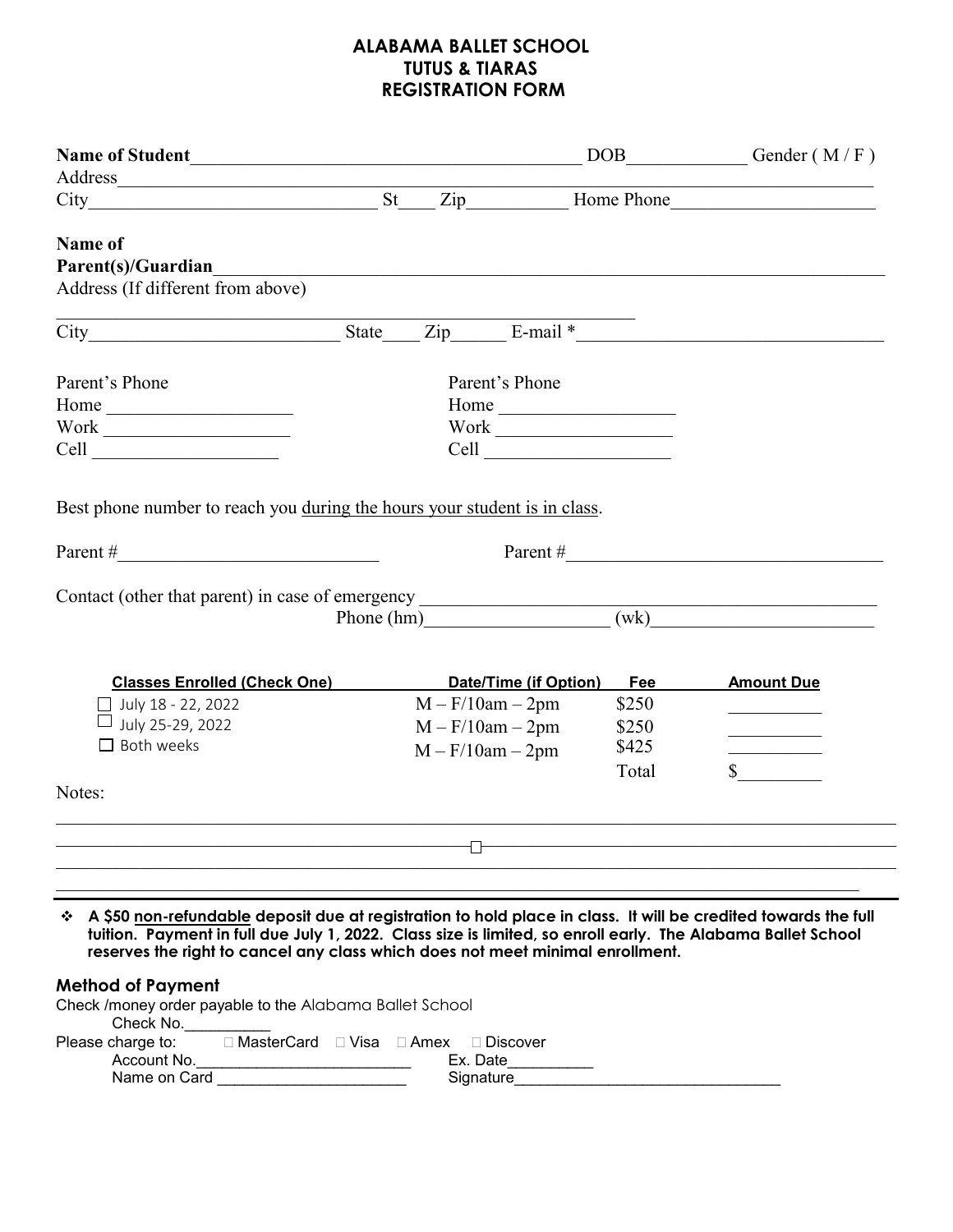## **RELEASE OF CLAIMS AND TREATMENTS AUTHORIZATION ALABAMA BALLET SCHOOL**

Release/authorization made on \_\_\_\_\_\_\_\_\_\_\_\_\_\_\_\_ by \_\_\_\_\_\_\_\_\_\_\_\_\_\_\_\_\_\_\_\_\_\_\_\_ (parent/guardian of)  $(\text{student}).$ 

I am aware that dancing, and the exercises associated with it, place unusual stresses on the body, and carry with them the risk of physical injury. On behalf of my child and myself (and if I am no longer a minor, on my own behalf), I assume the risk and agree that the Alabama Ballet shall not be liable in any way for injuries sustained during attendance at the Alabama Ballet School or any of its related functions.

I grant my child, or ward, permission to participate in the Alabama Ballet School session. I hearby release and discharge the Alabama Ballet, Alabama Ballet School, its agents, employees, and officers from all claims, demands, actions, judgments and executions which the undersigned's heirs, executors, administrators or assigns may have, or claim to have against the Alabama Ballet, its successors, or assigns, for all personal injuries caused by, or arising from, the above described activities, or any activities related thereto.

Further, I grant Alabama Ballet, the Alabama Ballet School, its agents and employees, permission to authorize any emergency medical treatment that may required for my child, or ward, during the school session. My medical insurance is offered through:

| Insurance Company       | Policy Number                                                                                            | Coverage Dates |  |  |
|-------------------------|----------------------------------------------------------------------------------------------------------|----------------|--|--|
| <b>Family Physician</b> |                                                                                                          | Phone          |  |  |
|                         | Any known medical problems, allergies or medications being taken, so that we can take better care of our |                |  |  |

Any known medical problems, allergies or medications being taken, so that we can take better care of our students in case of emergency.

I, the undersigned, have read this release/authorization and understand all of its terms. I execute it voluntarily and with the full knowledge of its significance.

 $\mathcal{L}_\mathcal{L} = \{ \mathcal{L}_\mathcal{L} = \{ \mathcal{L}_\mathcal{L} = \{ \mathcal{L}_\mathcal{L} = \{ \mathcal{L}_\mathcal{L} = \{ \mathcal{L}_\mathcal{L} = \{ \mathcal{L}_\mathcal{L} = \{ \mathcal{L}_\mathcal{L} = \{ \mathcal{L}_\mathcal{L} = \{ \mathcal{L}_\mathcal{L} = \{ \mathcal{L}_\mathcal{L} = \{ \mathcal{L}_\mathcal{L} = \{ \mathcal{L}_\mathcal{L} = \{ \mathcal{L}_\mathcal{L} = \{ \mathcal{L}_\mathcal{$ 

| Signature of Student                               | Date |  |
|----------------------------------------------------|------|--|
| Signature of Parent/Guardian if student is a minor | Date |  |